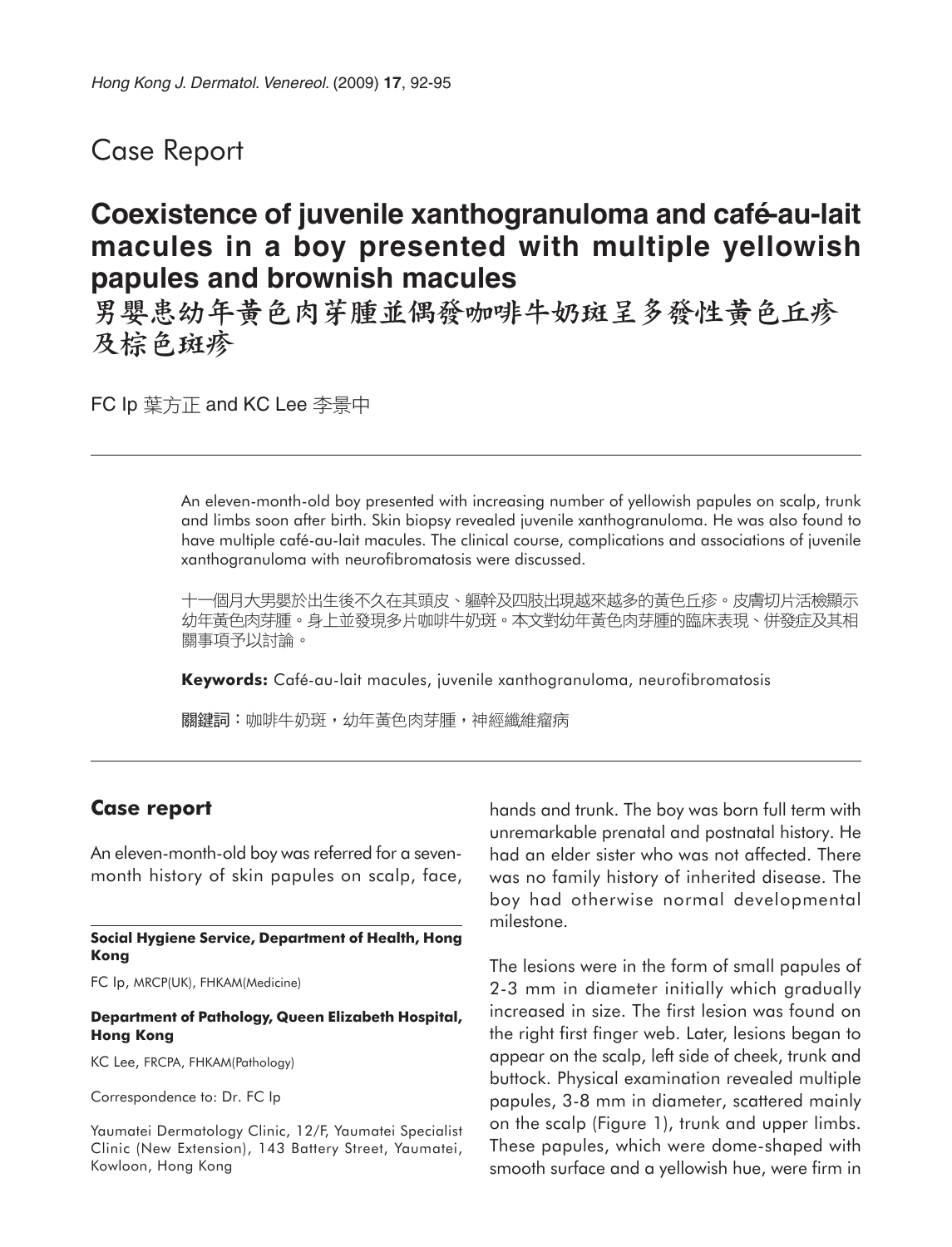consistency. There was an 8 mm skin-coloured dermal papule in the right first finger web. Multiple café-au-lait macules were found on the trunk and limbs with the largest one being 1.5 cm in diameter (Figure 2). There were no other features of neurofibromatosis.

The differential diagnoses of the papular lesions were juvenile xanthogranuloma, other non-



**Figure 1.** Multiple dome-shaped yellowish papules on the scalp.

Langerhans cell histiocytosis, Langerhans cell histiocytosis, eruptive xanthoma, sebaceous naevus, neurofibroma, cutaneous mastocytosis and molluscum contagiosum.

Skin biopsies were performed for the scalp and right finger web lesions. Both specimens showed a dense aggregate of foamy histiocytes and Touton giant cells in the dermis (Figures 3 and 4).



**Figure 3.** Note the presence of grenz zone and tumour cells with abundant pale cytoplasm mixed with scattered lymphocytes. (H&E, low power view)



**Figure 2.** Multiple café-au-lait macules on the back.



**Figure 4.** Classical Touton type giant cell is shown in the centre. Note the characteristic background tumour cells with abundant pale cytoplasm and folded nucleus. Eosinophils are present in the right lower field. (H&E, high power view)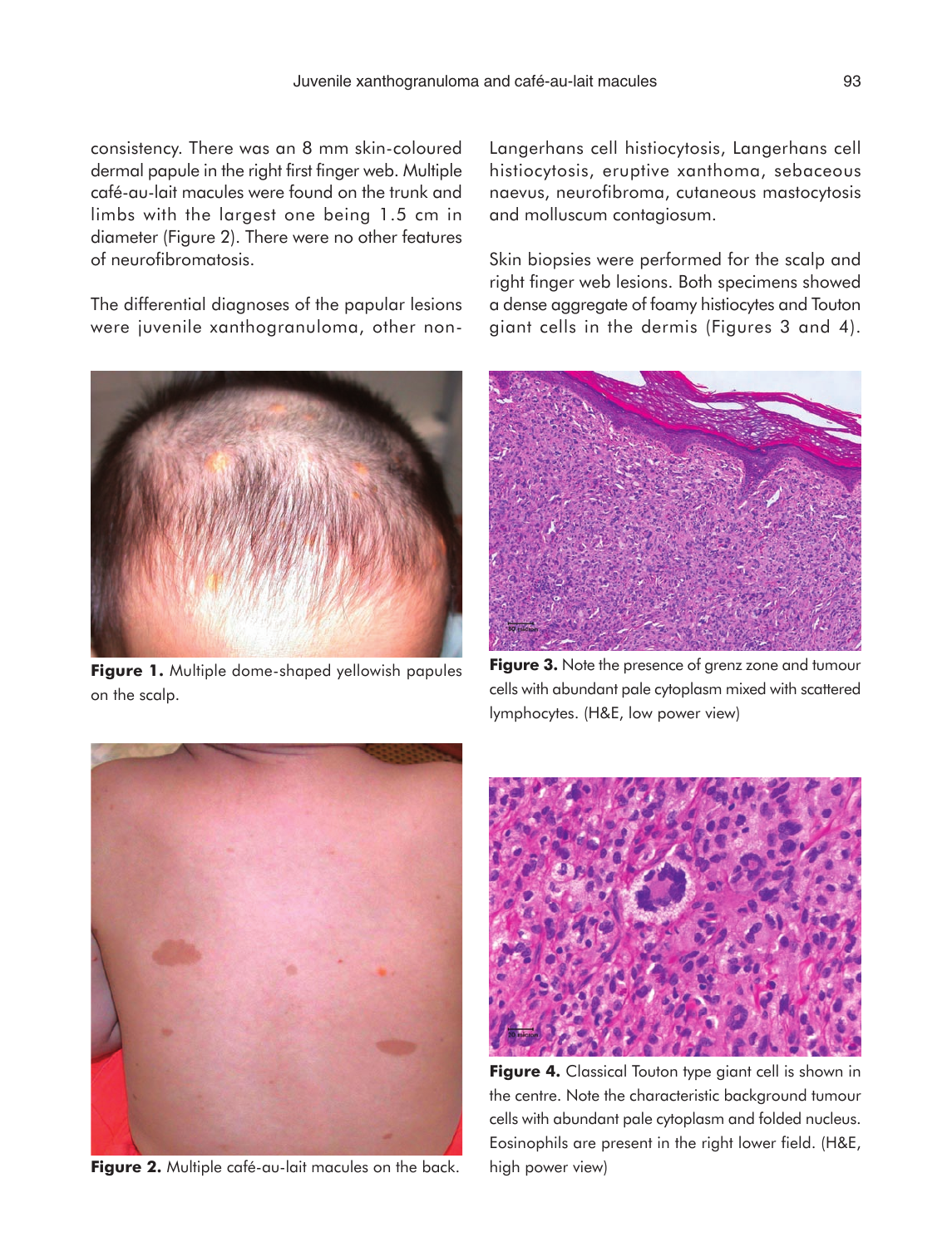The lesions were consistent with juvenile xanthogranuloma. This child was suspected to have neurofibromatosis type 1 though he had only one diagnostic feature − six or more café-au-lait macules larger than 5 mm in diameter, according to the diagnostic criteria by the National Institutes of Health Consensus Development Conference on Neurofibromatosis. The association of juvenile xanthogranuloma and neurofibromatosis will be elaborated in the discussion section.

## **Discussion**

Juvenile xanthogranuloma (JXG) is the most common non-Langerhans cell histiocytosis. It is usually found in infants and children although many adult cases were documented. It was first reported in 1905 and the term juvenile xanthogranuloma was coined in 1954. Cutaneous JXG often presents with solitary lesion. A slight male predominance (1.5:1) was observed in children in a recent analysis.<sup>1</sup> Most JXG appear in the first year of life  $(>70%)$  and about 15% appear at birth.2 A peak incidence in young adults in the late twenties and early thirties was observed.<sup>3</sup> There were no familial cases reported.

There are two common clinical variants of cutaneous JXG: a micronodular form and a macronodular form.4 The micronodular form presents with multiple pink to red-brown papules, 2-5 mm in diameter, which rapidly become yellowish while the macronodular form presents with one or few large nodules with a size of 10- 20 mm in diameter. Both presentations frequently coexist. The site of predilection is the head and neck, followed by upper torso, upper extremities and lower extremities. Unusual clinical presentations such as oral lesions, hyperkeratotic nodules, pedunculated lesions, giant tumours larger than 2 cm, lichenoid eruption and reticulated eruption had been reported.

Extracutaneous involvement was rarely reported. The most frequent and important extracutaneous site involved was eye. The incidence of ocular involvement in patients with cutaneous JXG was estimated to be 0.3-0.4%. More than 40% of patients with eye disease had multiple skin lesions.<sup>5</sup> Ocular involvement often occurs during the first two years of life.5 Most eye lesions involve the iris and are unilateral. Serious complications such as spontaneous hyphaema and glaucoma can cause blindness.

Other extracutaneous involvement such as lung, liver, central nervous system, kidney, heart and other visceral organs had been reported. Almost all patients with visceral tumours had multiple concurrent skin lesions that made the diagnosis of systemic lesion not difficult.

JXG had no associated metabolic disorders such as diabetes insipidus and hyperlipidaemia. JXG was found to associate with pigmentary abnormalities such as café-au-lait macules and neurofibromatosis type 1 (NF1).<sup>6</sup> In addition, it is well-documented that JXG is associated with childhood leukaemia, most commonly juvenile chronic myelogenous leukaemia (JCML).7 Most patients had JXG noted before or at the diagnosis of JCML. The JXG is usually multiple in children presented with JCML.

There had been reports about the triple association between JXG, NF1 and JCML.<sup>1,8</sup> In a recent review and analysis, the observed frequency of triple association is 30-fold to 40-fold higher than expected.<sup>1</sup> The risk of JCML in patients with JXG and NF1 was 20-fold to 32-fold higher than patients with NF1 alone.<sup>1</sup> The prevalence of a family history of NF1 was found to be higher in patients with JCML. A male predominance was also found in patients with this triple association.

The histology of JXG is characterised by a dense nonencapsulated histiocytic infiltrate in the dermis. Extension into subcutis and fascia can occur. The epidermis and adnexal structures are spared. Touton giant cell is characteristic but not